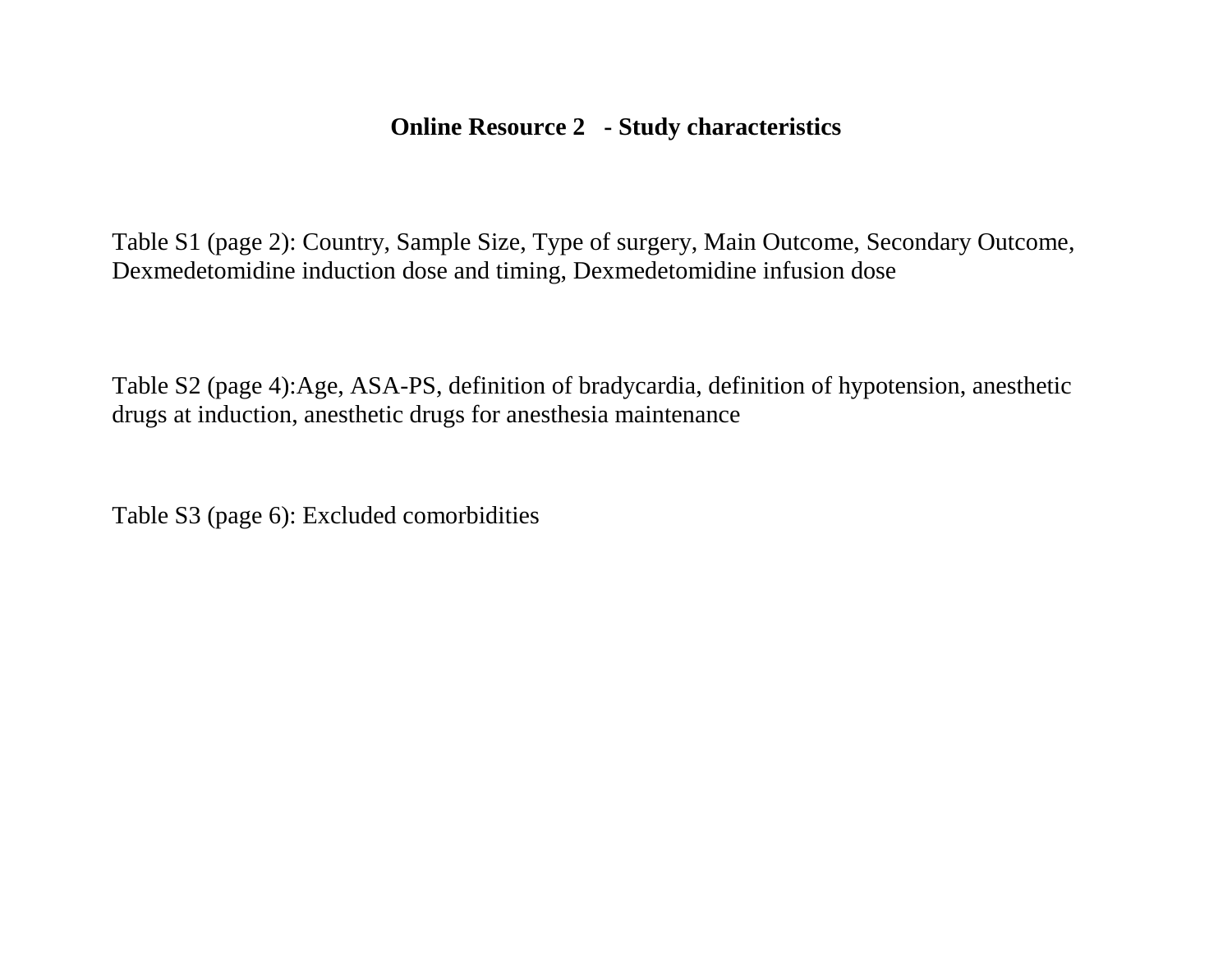## **Table S1**

| Author, year           | Country | Dex(n) | Placebo (n) | Main Outcome                                                                                                | <b>Secondary Outcomes</b>                                                                                                                                                                                                                                                                                                                                     | Dex Induction dose (timing)              | Dex Infusion dose      |
|------------------------|---------|--------|-------------|-------------------------------------------------------------------------------------------------------------|---------------------------------------------------------------------------------------------------------------------------------------------------------------------------------------------------------------------------------------------------------------------------------------------------------------------------------------------------------------|------------------------------------------|------------------------|
| <b>Basar</b> , 2008    | Turkey  | 20     | 20          | Haemodynamic, and<br>cardiovascular effects of<br>dexmedetomidine used as<br>a single preanesthetic<br>dose | Thiopental requirement and effects on<br>recovery time                                                                                                                                                                                                                                                                                                        | $0.5 \text{~mcg/kg}$ (10 min)            | No                     |
| Bhagat, 2016           | India   | 60     | 60          | Haemodynamic response<br>to stress                                                                          | Dexmedetomidine's dose sparing effect on<br>fentanyl, propofol and isoflurane                                                                                                                                                                                                                                                                                 | $0.5 \text{~mcg/kg}$ (20 min)            | $0.5 \text{ mcg/kg/h}$ |
| Bhattachariec,<br>2010 | India   | 30     | 30          | Haemodynamic response<br>to surgery                                                                         | Recovery time                                                                                                                                                                                                                                                                                                                                                 | $0.01$ mcg/kg $(5 \text{ min})$          | $0.2 \text{ mcg/kg/h}$ |
| Bielka, 2018           | Ukraine | 30     | 30          | Postoperative mor-<br>phine consumption during<br>first 24 h and cumulative<br>during hospital stay.        | Time to first use rescue analgesia, number of<br>patients with severe pain, intraoperative<br>fentanyl consumption, time from end of<br>surgery to extubation, lengths of intensive<br>care unit (ICU) and general<br>ward stay, degree of postoperative pain 3, 6,<br>12 and 24 h after<br>Surgery, incidence of persistent post-surgical<br>pain (6 months) | $0.02$ mcg/kg (not specified<br>time)    | $0.5 \text{~mcg/kg/h}$ |
| Chavan, 2016           | India   | 30     | 30          | Haemodynamic stability<br>during perioperative<br>period                                                    | Recovery from anesthesia                                                                                                                                                                                                                                                                                                                                      | $1 \text{ mcg/kg}$<br>$(10 \text{ min})$ | $0.5 \text{~mcg/kg/h}$ |
| Chilkoti GT,<br>2020   | India   | 40     | 40          | Analgesic efficacy, and<br>haemodynamic stability                                                           | The total tramadol consumption in 24 hr, and<br>sedation score between two groups                                                                                                                                                                                                                                                                             | $0.1$ mcg/kg/min (10 min)                | $0.5 \text{~mcg/kg/h}$ |
| Hazra, 2014            | India   | 30     | 30          | Haemodynamic response<br>to surgery                                                                         | No secondary outcome                                                                                                                                                                                                                                                                                                                                          | 1 mcg/kg $(15 \text{ min})$              | N <sub>o</sub>         |
| Khanduja, 2014         | India   | 30     | 30          | Dose of anesthetics                                                                                         | Post-operative pain, clinical recovery score                                                                                                                                                                                                                                                                                                                  | $0.25 \text{ mcg/kg}$ (30 min)           | $0.6$ mcg/kg/h         |
| Khare, 2017            | India   | 20     | 20          | Haemodynamic response<br>to intubation and surgery                                                          | Propofol requirement, recovery profile                                                                                                                                                                                                                                                                                                                        | 1 mcg/kg (not specified)                 | $0.6$ mcg/kg/h         |
| Kholi, 2017            | India   | 30     | 30          | Haemodynamic response<br>to surgery                                                                         | Postoperative sedation and analgesia                                                                                                                                                                                                                                                                                                                          | 1 mcg/kg $(10 \text{ min})$              | N <sub>o</sub>         |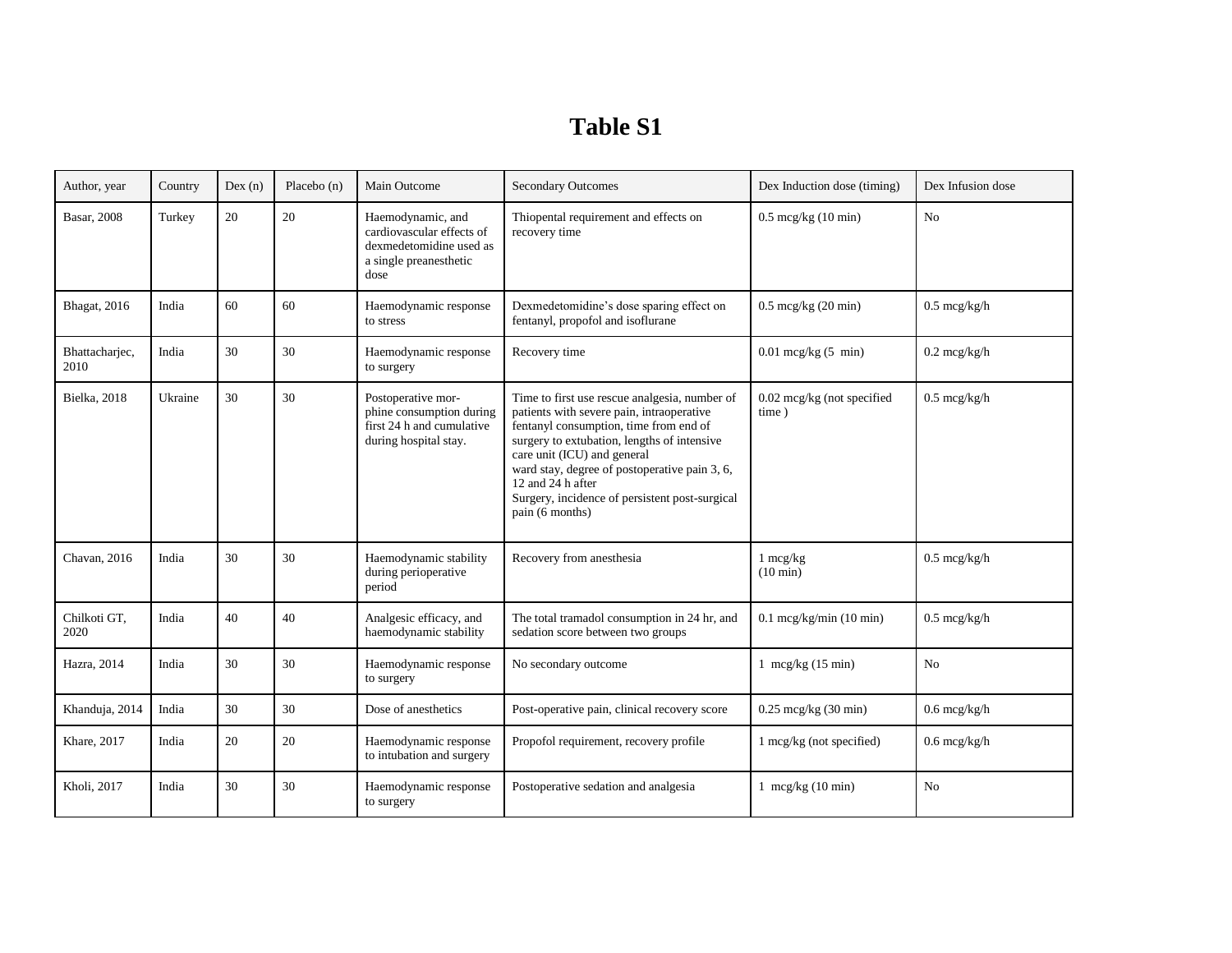| Park, 2015          | Korea | 15 | 15 | Hemodynamics and<br>anesthetic requirements                        | Time<br>to extubation                                                                                                        | $0.025$ mcg/kg $(5 \text{ min})$        | $0.3 \text{~mcg/kg/h}$ |
|---------------------|-------|----|----|--------------------------------------------------------------------|------------------------------------------------------------------------------------------------------------------------------|-----------------------------------------|------------------------|
| Sharma P.,<br>2017  | India | 50 | 50 | Sevoflurane sparing effect<br>of DEX                               | Induction dose of propofol, hemodynamic<br>parameters,<br>postoperative recovery characteristics, and<br>cost-effectiveness. | $0.5 \text{~mcg/kg}$ (10 min)           | $0.5 \text{~mcg/kg/h}$ |
| Srivastava,<br>2015 | India | 27 | 29 | Haemodynamic stability<br>and anesthetic agents<br>sparing effect. | Recovery profile and side effects                                                                                            | $1 \text{ mcg/kg}$ (15 min)             | $0.5 \text{~mcg/kg/h}$ |
| Ye. 2021            | China | 90 | 30 | Hemodynamic stability                                              | Prevention of cough and postoperative pain                                                                                   | 0.4, 0.6, 0.8 mcg/kg $(10 \text{ min})$ | No                     |
| Zarif, 2015         | Egypt | 17 | 17 | Haemodynamic response<br>to surgery                                | Sedation after surgery, and recovery profile                                                                                 | $0.4 \text{~mcg/kg/h}$                  | $0.4 \text{ mcg/kg/h}$ |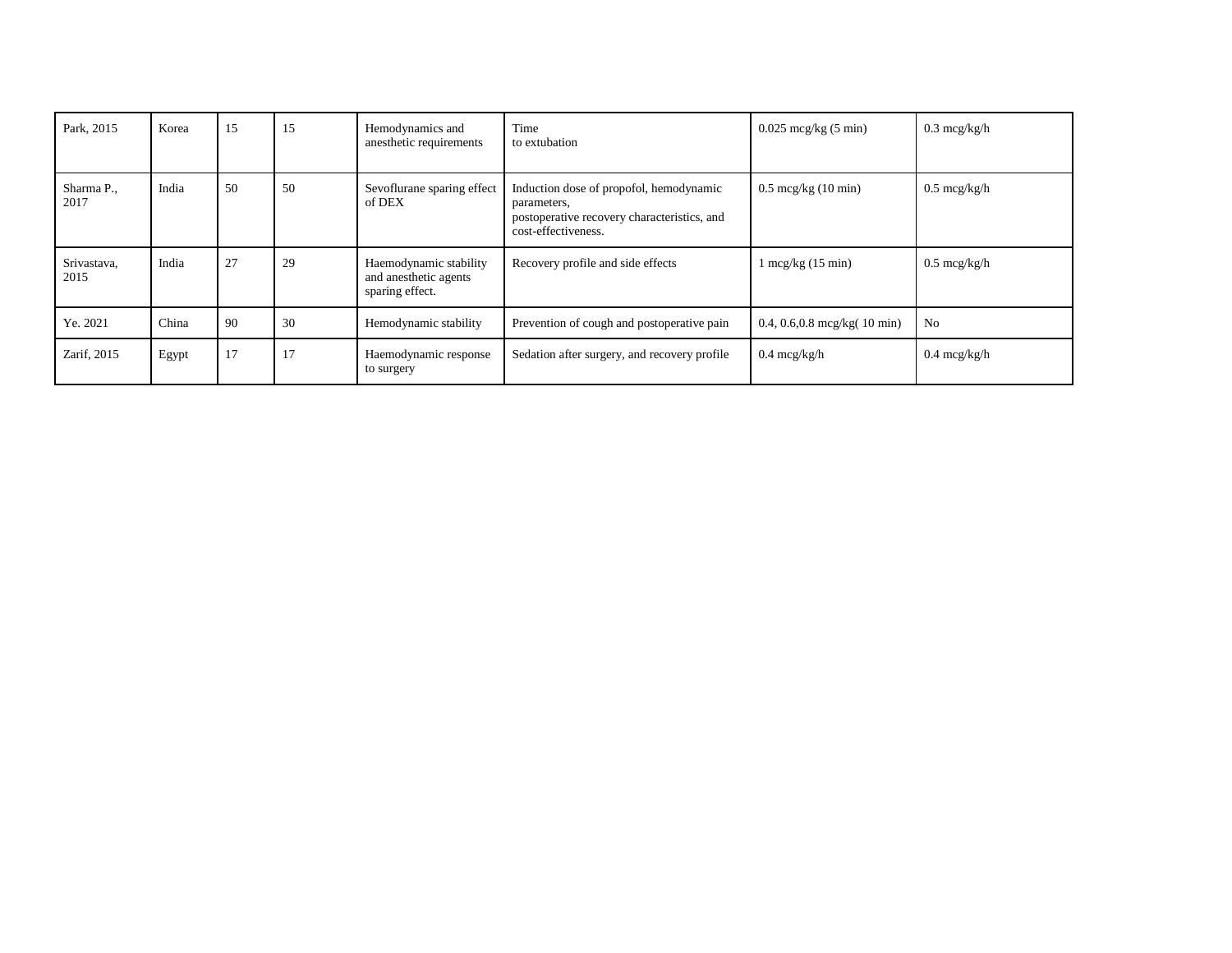## **Table S2**

| Author (year)          | Age       | ASA    | Definition of<br>bradycardia    | Definition of hypotension       | Anesthetic drugs at induction                                                                                                           | Anesthetic drugs for anesthesia maintenance                                                                                                                                                                                                                                                                                                |
|------------------------|-----------|--------|---------------------------------|---------------------------------|-----------------------------------------------------------------------------------------------------------------------------------------|--------------------------------------------------------------------------------------------------------------------------------------------------------------------------------------------------------------------------------------------------------------------------------------------------------------------------------------------|
| <b>Basar</b> , 2008    | $20 - 60$ | I-II   | No definition                   | No definition                   | Thiopental until loss-of-eyelid reflex, Vecuronium<br>$0.1$ mg/kg                                                                       | Desflurane, O2:N2O (50:50) titrated to achieve a BIS value<br>between 40 and 60.                                                                                                                                                                                                                                                           |
| Bhagat, 2016           | 18-60     | $I-II$ | No definition                   | No definition                   | Propofol dose sufficient to abolish the verbal<br>response, Fentanyl 1,5 mcg/kg,, Vecuronium 0,1<br>mg/kg                               | Isoflurane to keep BIS within value of 40-60. If the HR or<br>MAP increased by 20% above baseline while BIS<br>within target and TOF score zero, an additional 0.5 µg/kg<br>dose of Fentanyl was repeated. Even after that, if HR and<br>MAP remained above 20% from the baseline values,<br>Isoflurane was increased by fraction of 0.2%. |
| Bhattacharjec,<br>2010 | 18-65     | $I-II$ | No definition                   | No definition                   | Propofol 2 mg/kg, Fentanyl 1 mcg/kg, Rocuronium 0,7<br>mg/kg                                                                            | O2:N2O, Fentanyl 0,5 mcg/kg, Rocuronium                                                                                                                                                                                                                                                                                                    |
| Bielka, 2018           | 18-79     | I-II   | heart rate<br>< 50              | systolic blood<br>pressure < 90 | Propofol 2 mg/kg, Succinylcholine 1.5 mg/kg.                                                                                            | Sevoflurane, Atracurium with BIS<br>monitor target was 40–60 and the ANI monitor target<br>was 50-70.                                                                                                                                                                                                                                      |
| Chavan, 2016           | 20-50     | I-II   | HR value 20% less<br>than basal | BP value 20% less than basal    | Propofol 2-2.5 mg/kg, Midazolam 0.02 mg/kg,<br>Fentanyl 2 mcg/kg,, Succinylcholine1.5 mg/kg                                             | O2:N2O (40:60), sevoflurane to maintain the HR and BP<br>within 20% of the baseline value, Vecuronium $0.08 \text{ mg/kg}$<br>and intermittent top-ups of 0.02 mg/kg when required,<br>Fentanyl 0.5 µg/kg top-ups to keep the MAP within 20% of<br>baseline                                                                                |
| Chilkoti GT,<br>2020   | 18-50     | I-II   | $HR \leq 45$ bpm                | <20% of baseline SBP)           | Propofol 2 mg/kg, Morphine 0.1 mg/kg, Vecuronium<br>$0.1$ mg/kg                                                                         | $O2:N2O$ (33:66), of isoflurane( $0.8-1.5\%$ ) maintaining a<br>MAC of around 1-1.2.                                                                                                                                                                                                                                                       |
| Hazra, 2014            | 18-50     | $I-II$ | No def                          | No def                          | Thiopental 3-5 mg/kg, Midazolam 0.05 mg/kg,<br>Fentanyl 1 mcg/kg, Vecuronium 0.1mg/kg                                                   | N2:O2 (60:40)                                                                                                                                                                                                                                                                                                                              |
| Khanduja, 2014         |           |        | No def                          | No def                          | Thiopental 2 mg/kg supplemented with 25 mg boluses<br>every 15 s until loss of eyelid reflex, Pentazocine<br>Succinylcholine 1.5 mg/kg, | Isoflurane (MAC 1 control group, MAC 0.5 test group),<br>rocuronium 0.8 mg/kg, Pentazocine 0.1 mg/kg on when<br>signs of intraoperative pain                                                                                                                                                                                               |
| Khare, 2017            | $40 - 50$ | I-II   | No def                          | No def                          | Propofol 20 mg every 5 s till BIS <60, Fentanyl 2<br>mcg/kg, Atracurium 0.5 mg/kg                                                       | O2:N2O (50:50), Propofol titrated to maintain BIS 55-60,<br>atracurium                                                                                                                                                                                                                                                                     |
| Kholi, 2017            | 18-60     | I-II   | No def                          | No def                          | Propofol 2mg/kg, Succinylcholine 1.5mg/kg                                                                                               | N2O:O2 (66:33), Halothane (0.5%), Atracurium 0.5<br>$mg/kg$ (then 0.1 mg/kg)                                                                                                                                                                                                                                                               |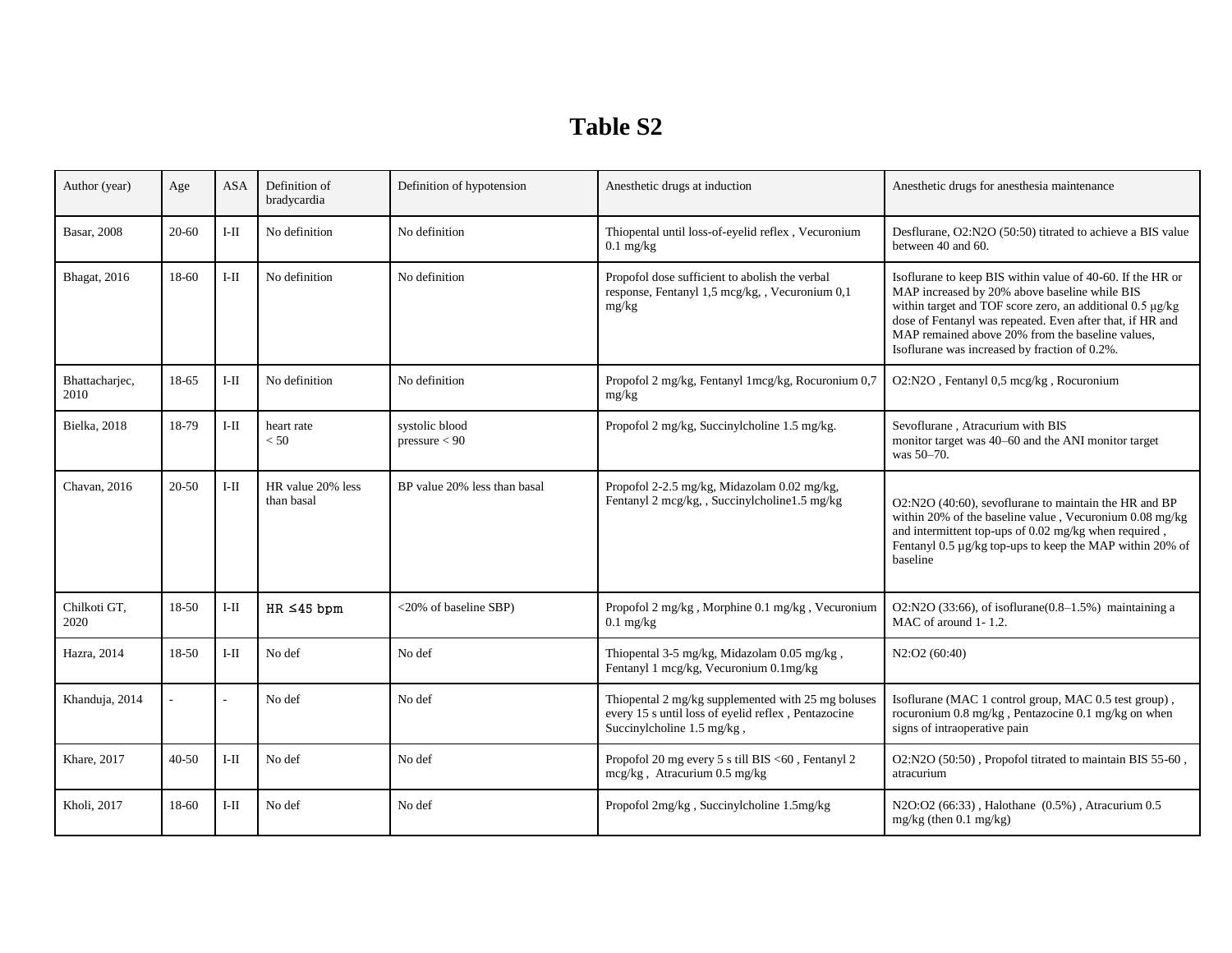| Park, 2015       | $30 - 55$ | $I-II$  | $HR<45$ bpm                      | $SBP < 80$ mmHg,          | Propofol TCI (Cet 5.0 mcg/ml), Remifentanil TCI<br>(Cet 4.0 ng/ml), Rocuronium $0.8 \text{ mg/kg}$           | Propofol TCI( Cet 2.5-4 mcg/ml to maintain a BIS score<br>between 40 and 55), Remifentanil TCI (Cet 2-5 ng/ml to<br>maintain BP and HR $\pm 20$ % of the pre-induction value)                                  |
|------------------|-----------|---------|----------------------------------|---------------------------|--------------------------------------------------------------------------------------------------------------|----------------------------------------------------------------------------------------------------------------------------------------------------------------------------------------------------------------|
| Sharma P., 2017  | 18-60     | $I-II$  | $HR < 20\%$ of baseline<br>value | SBP<20% of baseline value | Propofol 2-2.5 mg/kg till the entropy value reached<br>40–60, Fentanyl 2 mcg/kg, Vecuronium 0.1 mg/kg        | $O2: N2O$ (40:60), Sevoflurane                                                                                                                                                                                 |
| Srivastava, 2016 | $20 - 60$ | $I-II$  | HR < 50/min                      | $MAP < 30\%$ baseline     | Propofol 10 mg every 5 sec until BIS<60, Midazolam<br>0.03 mg/kg, Fentanyl 1 mcg/kg, Vecuronium 0.1<br>mg/kg | O2:N2O (40:60), Propofol to achieve a target BIS<br>40-60, Fentanyl 0.5 mcg/kg if $MAP > 20\%$ from baseline<br>or tachycardia with maintaining BIS 40-60, Vecuronium<br>0.015 mg/kg when TOF count exceeded 2 |
| Ye, 2021         | 18-60     | $I-II$  | No def                           | No def                    | Propofol 1.5–2 mg/kg, Midazolam 0.03 mg/kg<br>Sufentanil 0.4 $\mu$ g/kg and Rocuronium 0.6 mg/kg             | Sevflurane                                                                                                                                                                                                     |
| Zarif, 2015      | 50-60     | $I-III$ | No def                           | No def                    | Propofol 2 mg/kg, Midazolam 1-2 mg, Fentanyl 1<br>$mcg/kg$ , Cisatracurium 0.15-0.2 mg/kg                    | Sevoflurane (MAC 2), Cisatracurium                                                                                                                                                                             |